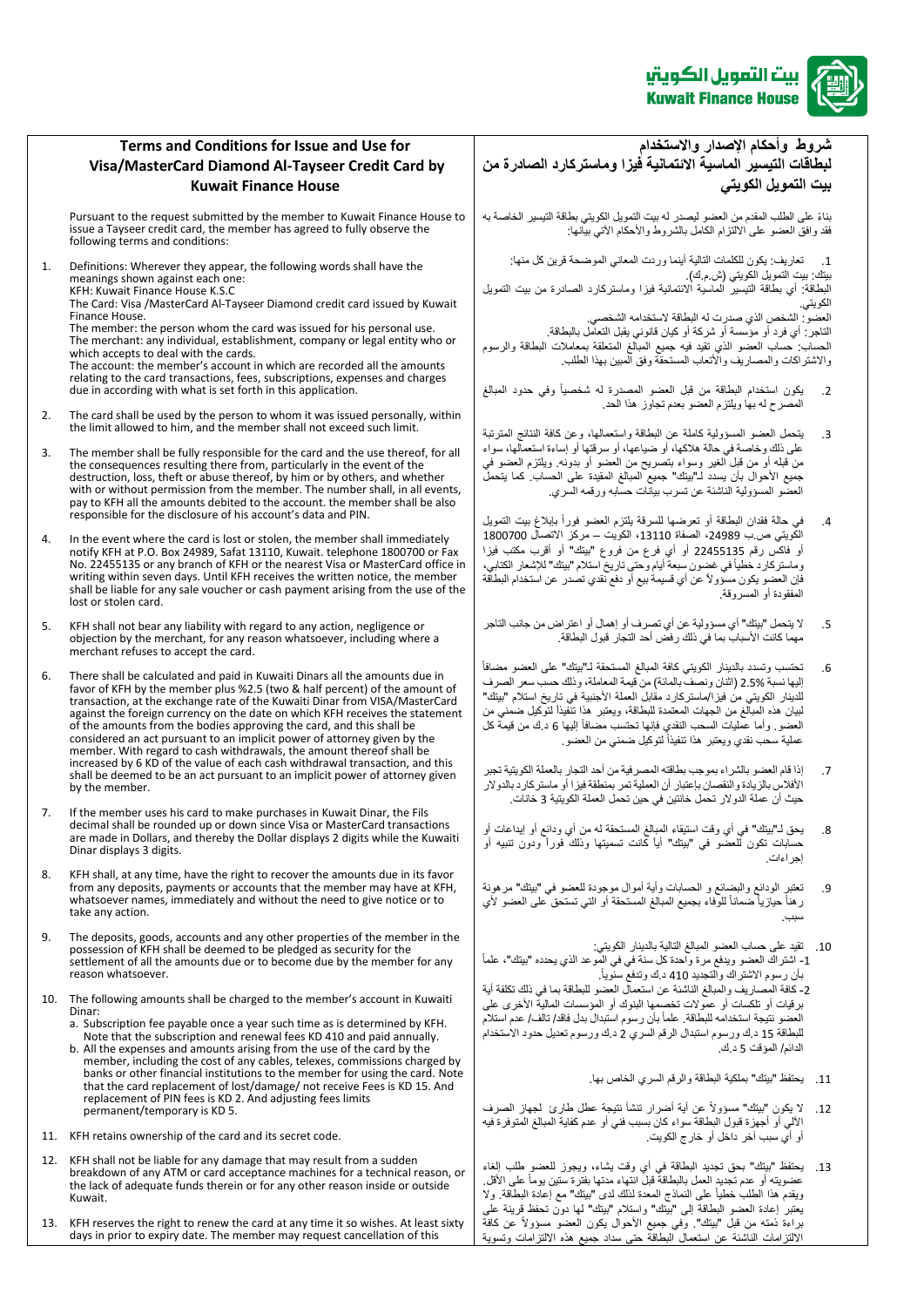

membership of non-renewal of the card. This request shall be submitted in writing on the form prescribed there for at KFH and his card shall be returned. The return of the card by the member to KFH and the receipt thereof by KFH without reservation shall not constitute a discharge of the member vis-a-vis KFH. In all events, the member shall be liable for all the obligations arising from the use of the card until the discharge of all such obligations and the settlement of the card account, or after the expiry of a period of not less than sixty days from the date on which the card is returned, whichever occurs later. In case 60-days passing without any attendance from the customer to collect it, the card will be spoiled. Anyhow if the customer calls for another card, the same will be issued and valid for the remaining period of subscription only after deducting the period since the termination date of the previous card. In both cases charges are collected from the customer's account upon an authorization to KFH from the customer.

14. KFH shall have the right to revoke the card whenever it deems it appropriate to do so without having to express any reasons, particularly in the following events:

A - If the member violates any of the conditions set forth in this application. B - If he abuses the use of card, and particularly if he uses it for settling the prices of goods, works or services that violate the provisions of the Islamic Sharia.

C - If the member suffers a preservative or executive attachment of his properties.

D - In the event where judgment has been issued against the member to liquidate his properties or where he has been adjudicated bankrupt of where he suspends payment of his debts.

E - In the event where the member becomes incompetent or dies. F - In the event of the closing of the account of the member. Whether by a decision of KFH or upon the request of the member.

- 15. If any of the events of revocation occurs, the member shall return the card to KFH, and all the obligations arising from the use of the card shall remain under the responsibility of the member until the discharge of all these obligations and the settlement of the card account. The return of the card by the member to KFH after the revocation thereof by it without reservation shall not constitute evidence of the release by the member of his obligations vis-à-vis KFH.
- 16. Benefits and promotions presented with the issuing of the credit / prepaid card are considered null and void immediately once the client cancels the card. The client shall not be entitled to benefit from any promotion or feature associated to the card; and has no right to claim it after the cancellation. Fees and charges of any use of such benefits and promotions after the cancellation of the card are the sole responsibility of the client. The client commits to turn in any other cards or promotions given to the client due to this card.
- 17. Every notice sent by KFH to the member at his address set forth in this application shall be deemed valid and legal. The member undertakes to notify KFH in writing of any change of his address.
- 18. KFH shall charge all the amounts referred to under Article 10, above, all the amounts of cash sale vouchers and all the amounts resulting from the use of the card to the account of the member. KFH shall send a statement of account to the member showing the amounts the member is required to pay.
- 19. The member waives the right to demand and audit of the relevant accounting books and records of KFH with regard to the member's obligations arising from the card, as set forth in this application. The member shall not object there to save where there is conclusive evidence to the contrary and where such evidence is acceptable to the audit and Sharia control bodies.
- 20. KFH shall have the right to amend these terms and conditions at any time it so wishes. By announcing the amendment at its branches, the amendment shall be valid with effect from the date thereof unless the member rejects the amendment, and by doing so, he is deemed to request cancellation of the cards, and thereupon shall be subject to the provisions of Articles 14, 13 and 15.
- 21. The member declares that he is aware of, understands, accepts and agrees the following provisions: A - That the services made available through the card are not available in certain countries on certain days due to the fact that the personnel are on official, national and religious holidays. The member confirms that he is aware of and accepts this fact. B - That the authorization to exceed the credit limit granted to the customer requires contacting KFH and thus the member agrees to postpone the use of the card, in the event he exceeds the credit limit granted to him, until the lapse of the time required to get KFH approval.
- 22. The member authorizes KFH to deduct the amounts incurred by him because of the use by him of the card, in Kuwaiti Dinar, by debit to his current account, saving investment account or any other accounts of the customer at KFH.
- 23. Fees & credit limit for Al-Tayseer Platinum Standard /Premium /Gold/ Classic package:<br>A- Cre  $\overline{\text{C}}$  Credit limit K.D 3000 – 5000

حساب البطاقةً. أو بعد مرور مدة لا تقل عن ستين يوماً من تاريخ اعادته البطاقةً<br>أبهما أيهماً يكونً الحقا. ً في حالة مرور ستون يوماً من إصدار البطاقة وعدم تقدم العميل لاستلامها يتم إتلافها واذاً أبدى العميل رغبته في إصدار بطاقةً أخرى بعد ذلك يتم إصدار البطاقة السابقة وتحصيلً رسم إصدار من الحالتين ويفوض العميل "بيتك" خصمه من حسابه.

14. لـ"بيتك" الحقّ في إلغاء البطاقة عندماً يرى ذلك دون إبداء الأسباب وعلى الأخص في الحالات الآتية: أ

أ - إذا خالف العضو أي شرط من الشروط المدونة في هذا الطلب

- ب-ً إذا أساء استخدام البطاقةً وبوجه خاصً في حالةً استعمالها للوفاء بأثمانٍ بضائعٍ
	- أو أعمال أو خدمات مخالفةً لأحكام الشريعة الإسلامية.
- ت إذا وقع الحجز على ممتلكات العضو سواء كان الحجز تحفظياً أو تنفيذياً. ث - ً في حالةً صدور حكم على العضو بتصفيةً ممتلكاته أو إشهار إفلاسه أو توقف
	- عن دفع ديونه.
	- ح<br>ج في حالةً فقدان أهليته أو وفاته.

هـ - في حالةً إغلاق الحساب المفتوح باسم العضو سواء تم بقرار من "بيتك" أو بناء على طُلب العضو

- 15. عند تحقق إحدى حالات الإلغاء يجب على العضو إعادة البطاقةً لـ"بيتك" وتبقي جميع الالتزامات الناشئةً عن استخدام البطاقةً من مسؤولية العضو حتى سداد جميع هذه .<br>الالتزامات وتسويةً حساب البطاقةً ولا يعتبر إعادةً العضو البطاقةً إلى "بيتك" بعدً إلغائهً لها دون تحفظ قرينةً على براءةً ذمته من التزامات قبل "بيتك".
- 16. في حال تقديم أي عروض أو مزاياً مع إصدار البطاقة الائتمانية / مسبقة الدفع فإنها تسقطً فور إلغاء العميل للبطاقةً ولا يتمتع العميل بالمزايا والعروض المقدمةً مع البطاقةً ولا يحق للعميل إستخدامها بعد الإلغاء ويتحمل العميل كافة الرسوم المترتبة على أي إستخدام لهذه المزايا والعروض بعد الغاء البطاقة. ويلتزم العميل بتسليمً أي بطاقات أخرىً أو عروضٌ تم منحها له وفقٍ مزاياً مع إصدار البطاقة.
- 17. كل إخطار يوجهً من "بيتك" إلى العضو على عنوانه المدون بهذا الطلب يعتبرً صحيحاً وقانونياً. ويتعهد العضو بإخطار "بيتك" كتابةً بأي تغيير في عنوانه ويفوض العضوً "بيتك" بالحصولًا على عنوان السكن والعمل الخاصين به من هيئةً المعلومات المدنية دون أدنى مسؤولية على الهيئة
- 18. يقيد "بيتك" جميع المبالغ المشار إليها في المادة العاشرة أعلاه وجميع مبالغ قسائم الدفع النقدي وكافةً المبالغ الناتجةً عن استخدام البطاقةً على حساب العضو ويقوم "بيتك" بإرسال كشف حساب إلى العضو مبيناً فيه المبالغ المطالب بتسديدها.
- 19. يتنازل العضو عن طلب تدقيق دفاتر وقيود حسابات "بيتك" المتعلقة فيما يستحق عليه من التزامات ناشئةً عن البطاقةً والموضحةً في هذا الطلب ولا يحق له الاعتراض عليها مالم توجد قرائن قطعيةً تدلّ على العكس وتقتنع بها جهات التدقيق والرقابةً الشرعية.
- 20 . يحق لـ"بيتك" تعديلً هذه الشروط والأحكام في أي وقت يشاءً. وبإعلان "بيتك" عن التعديل في فروعه يصبح ساري المفعول من تاريخه مالم يرفض العضو التعديل نيعتبر طالّباً إلغاء البطاقةً وتطبقً عليه الإجراءات المبينةً في البند رقم (13، 14، ً.)15
- 21. يقرِّ العضو بعلمه وإدراكه وقبوله وموافقته على الأحكام التالية: أ- أن الخدمات التي تهيئها البطاقة تتوقف في بعض الأقطار في بعض الأيام. وذلك بسبب عدم تواجد الجهاز الوظيفي خلال العطلات الرسميةً والوطنية والدينيةً. ويؤكد العضو معرفته بذلك وقبوله لها. " ب - إن أي تحويل يتجاوز الحد الائتماني الممنوح للعميل يتطلب إجراء اتصالات معينةً مع "بيتك". ولذلك فإن العضو بوافقٍ على تأجيل استعماله للبطاقة في حالةً نجاوز المبلغ الائتمائي المصرح له به إلى أن يمر الوقت اللازم للحصول على موافقةً .<br>"بيتك"
- 22 . يفوض العضو "بيتك" بخصم المبالغ المترتبةً عليه من جراء استعماله للبطاقةً وذلك بالدينار الكويتي من حسابه الجاري، أو التوفير الاستثماري الممتاز أو غيره من حسابات العميل لدى "بيتك".

23. الحدود الائتمانيةً والرسوم لمجموعة التيسير الماسية: أ- الحد الائتماني المصرح به لمجموعة التيسير الماسية 3000 – 5000ً د.ك. ب – يتم إقتطاعً رسم العضوية لبطاقات فيزاً وماستركارد التيسير الماسيةً من حساب .<br>العضو لدى "بيتك" شهرياً وعلى مدى 12 شهر وفي حالة إلغاء البطاقة بناء على رغبة العضو أو لأي سبب آخر يتم تحصيل كامل قيمةً رسم العضوية السنوي. تّ – الحد الآنتماني الممنوح للعضو يوزعً على البطاقتين ويمكن استخدامه منّ خلال بطاقةً واحدةً على سبيل المثال الحدّ الانتماني لمجموعةً التيسير الماسية 3000ً د.كً يومكن لحامل البطاقة استخدام أي من البطاقتين على أن لا يتعدى المبلغ المصروف ً3000د.كً.

التسديدات والالتزامات:

.<br>أ- تعطي بطاقةً التيسير لحاملها الصلاحية لتسديد الرصيد المستحق لـ"بيتك" لفترةً من الزمن.

ب – يستوفي "بيتك" الرصيد المستحق من أي حساب للعضو لدى "بيتك" باقتطاع 1/12 أو 8.33% من القيمة الإجمالية المستحقة شهرياً. ت – لا نسبة مضافةً على القيمة الإجمالية المستحقة .